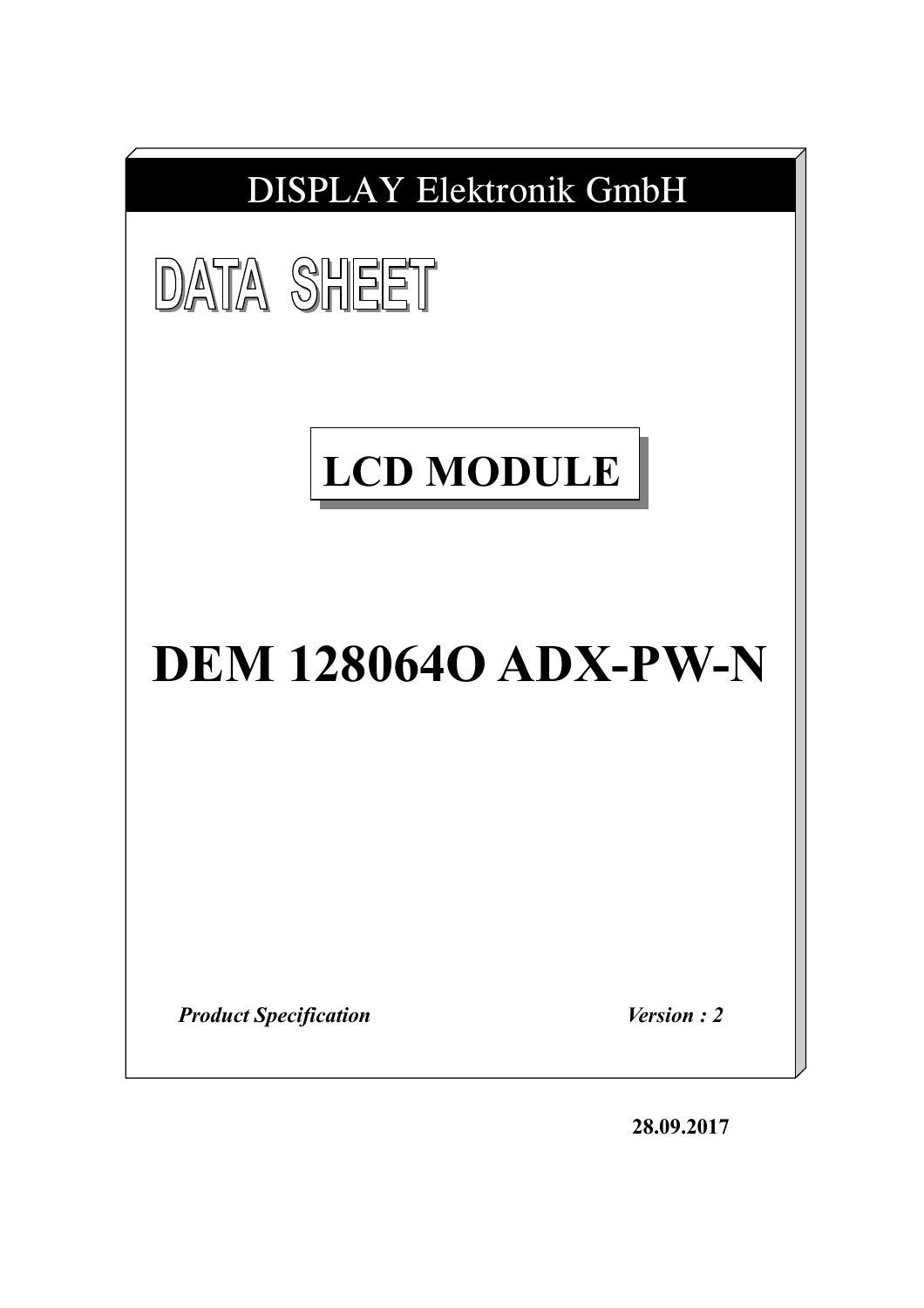# GENERAL SPECIFICATION

# MODULE NO. :

# DEM 128064O ADX-PW-N

CUSTOMER P/N:

| <b>Version NO.</b> | <b>Change Description</b>                                                        | Date       |
|--------------------|----------------------------------------------------------------------------------|------------|
| 0                  | Original Version                                                                 | 15.06.2017 |
|                    | Change the LCD to Transmissive<br>negative and change the OP./ST.<br>Temperature | 17.06.2017 |
| $\overline{2}$     | Change Vlcd                                                                      | 28.09.2017 |
|                    |                                                                                  |            |
|                    |                                                                                  |            |
|                    |                                                                                  |            |
|                    |                                                                                  |            |
|                    |                                                                                  |            |
|                    |                                                                                  |            |
|                    |                                                                                  |            |
|                    |                                                                                  |            |

PREPARED BY: WH DATE: 28.09.2017

APPROVED BY: MH DATE: 28.09.2017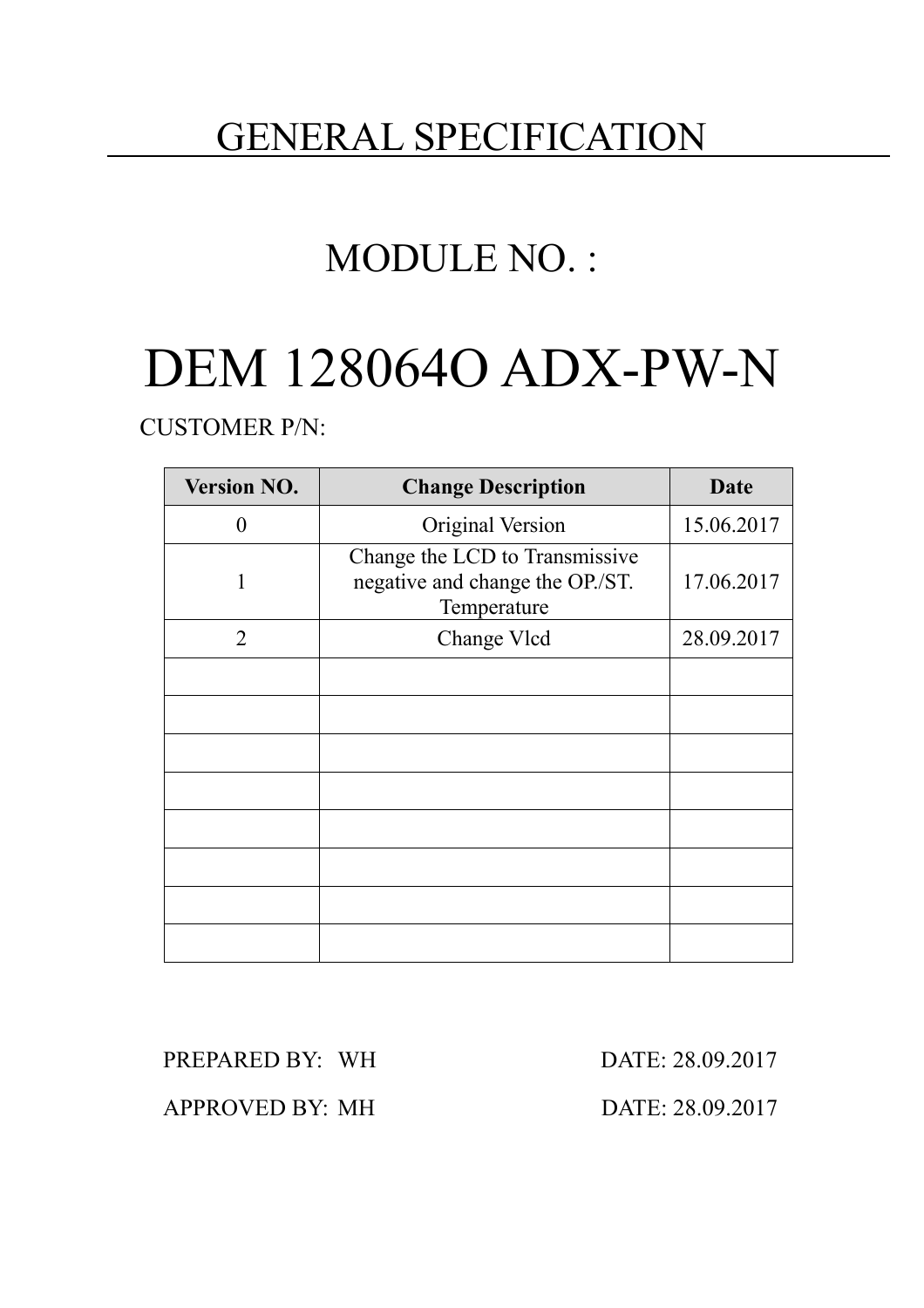# **CONTENTS**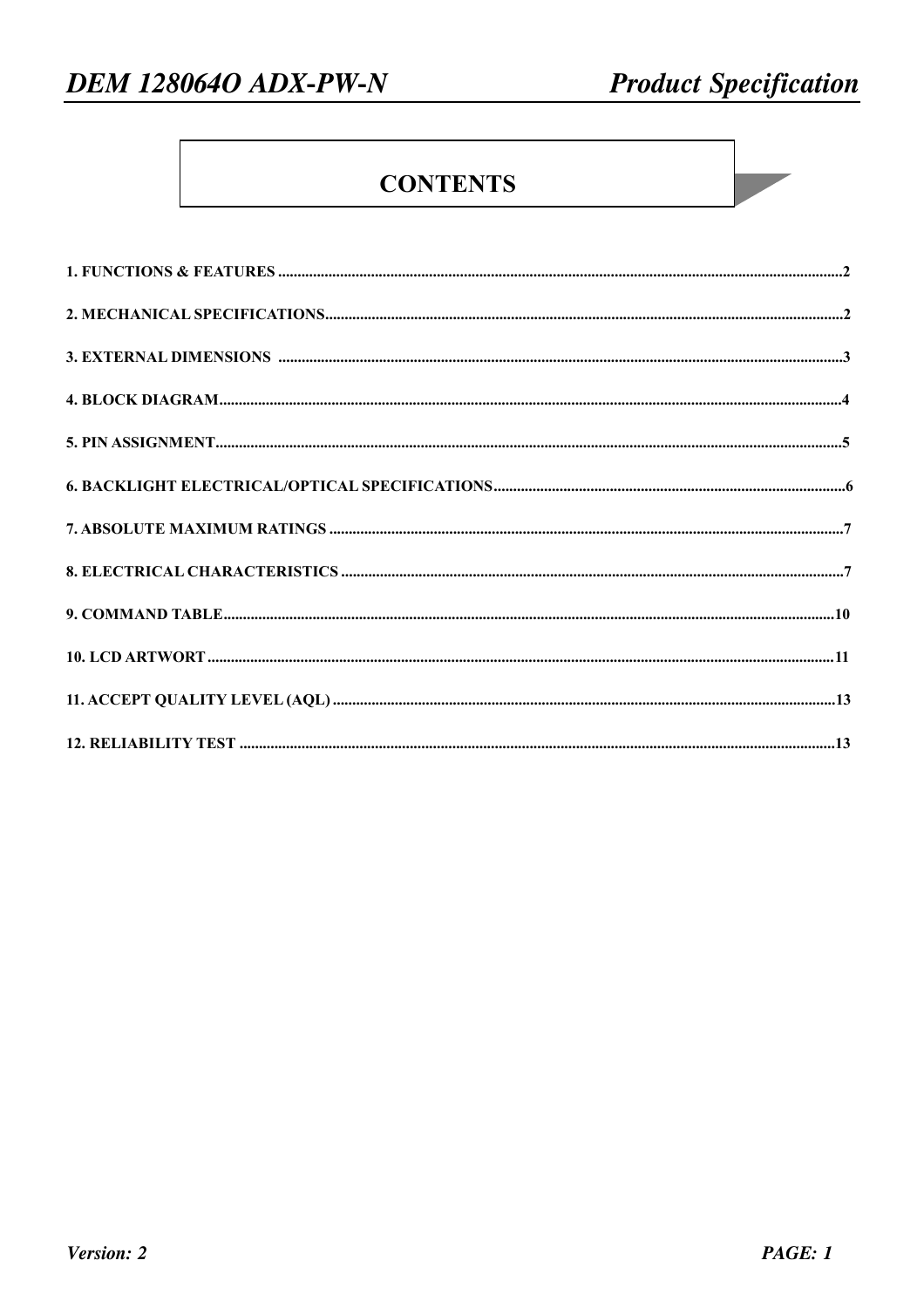# *DEM 128064O ADX-PW-N Product Specification*

#### **1. FUNCTIONS & FEATURES**

| <b>MODULE NAME</b>                    | <b>LCD TYPE</b>                          | <b>Remark</b> |
|---------------------------------------|------------------------------------------|---------------|
| <b>DEM 128064O ADX-PW-N</b>           | <b>ASTN</b> Transmissive Negative Mode   |               |
|                                       |                                          |               |
| • Viewing Direction<br>Driving Scheme | : 6 O'clock<br>: $1/65$ Duty, $1/9$ Bias |               |
| • Power Supply Voltage                | : $3.0$ Volt (typ.)                      |               |
| • LCD Operation Voltage               | : 11.0 Volt $(typ.)$                     |               |
| Driver IC                             | : $ST7565R$ (Sitronix)                   |               |
| $\bullet$ Display Format              | : $128 \times 64$ Dots                   |               |
| RoHS Compliant                        |                                          |               |

## **2. MECHANICAL SPECIFICATIONS**

| • Module Size (Without FPC) | : $58.20 \times 41.70 \times 5.70$ mm |
|-----------------------------|---------------------------------------|
| • View Area                 | : $50.00 \times 25.00 \text{ mm}$     |
| • Active Area               | : $46.06 \times 23.02 \text{ mm}$     |
| • Dot Size                  | $: 0.34 \times 0.34$ mm               |
| $\bullet$ Dot Gap           | $: 0.02$ mm                           |
|                             |                                       |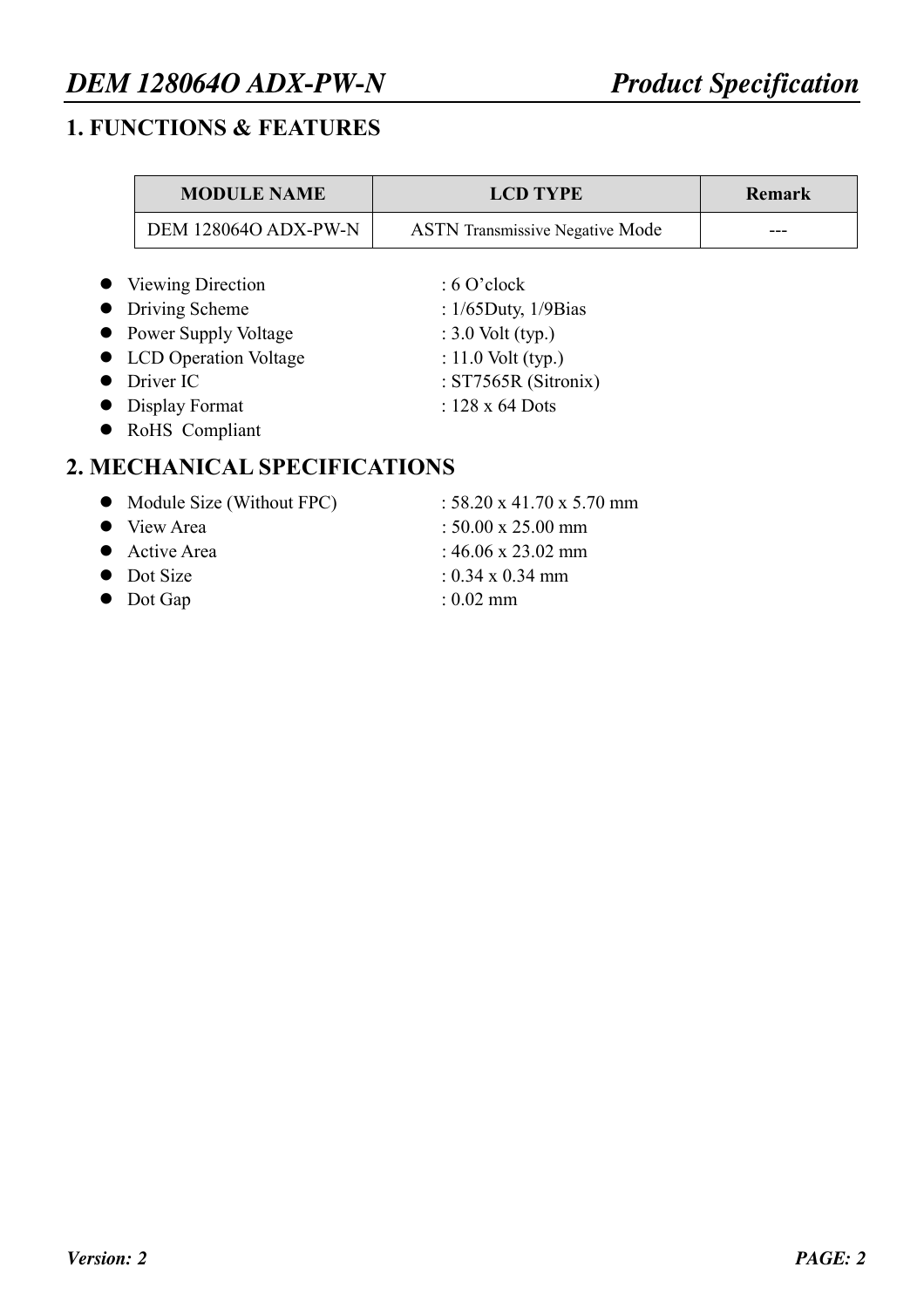# **3. EXTERNAL DIMENSIONS (** $\oplus\oplus$  **Unit: mm)**



Remarks:

1.Unmarked tolerance is ±0.3 2.All materials comply with RoHs<br>3. \_\_\_\_\_\_\_\_ ...:critical dimension.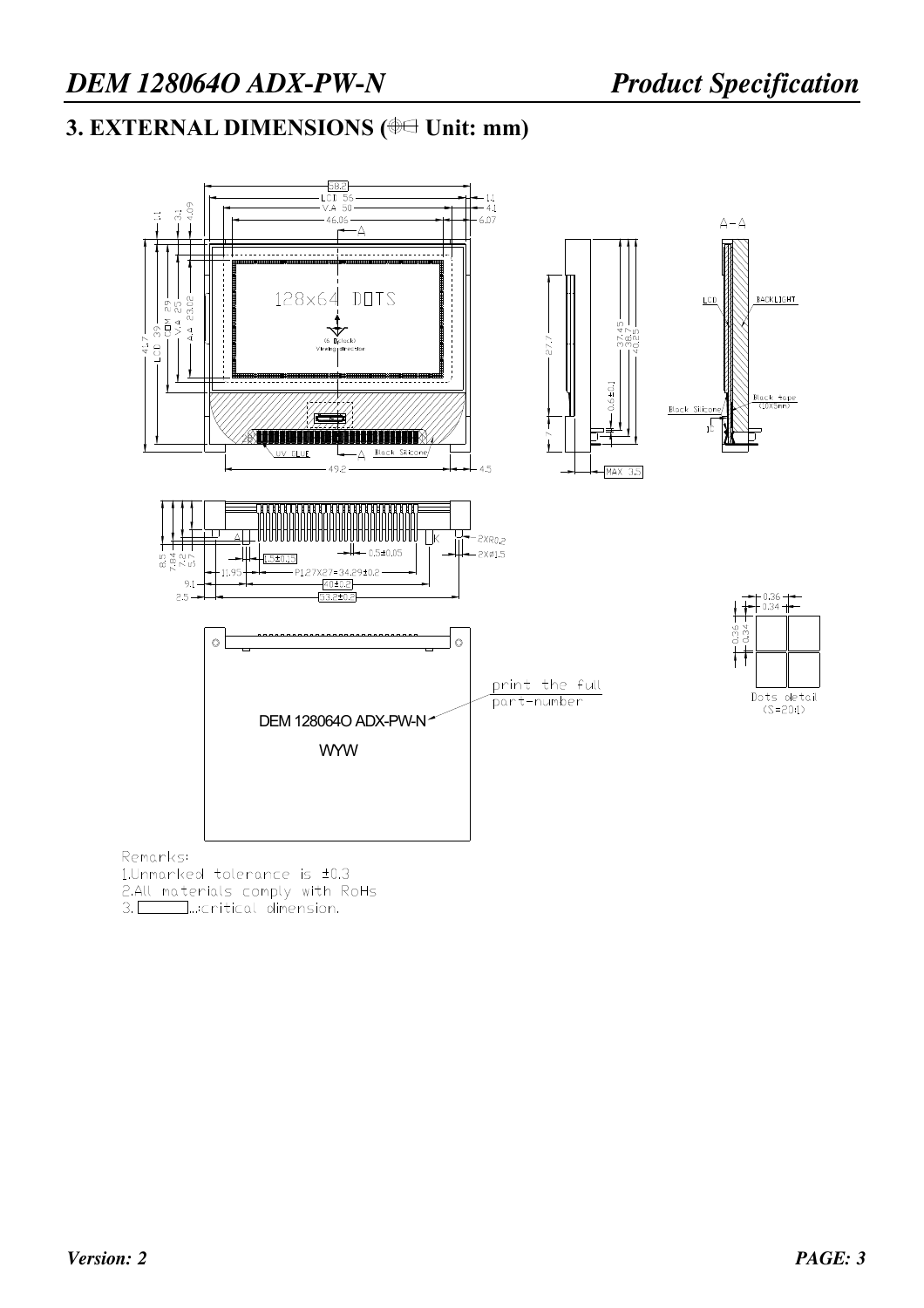#### **4. BLOCK DIAGRAM**

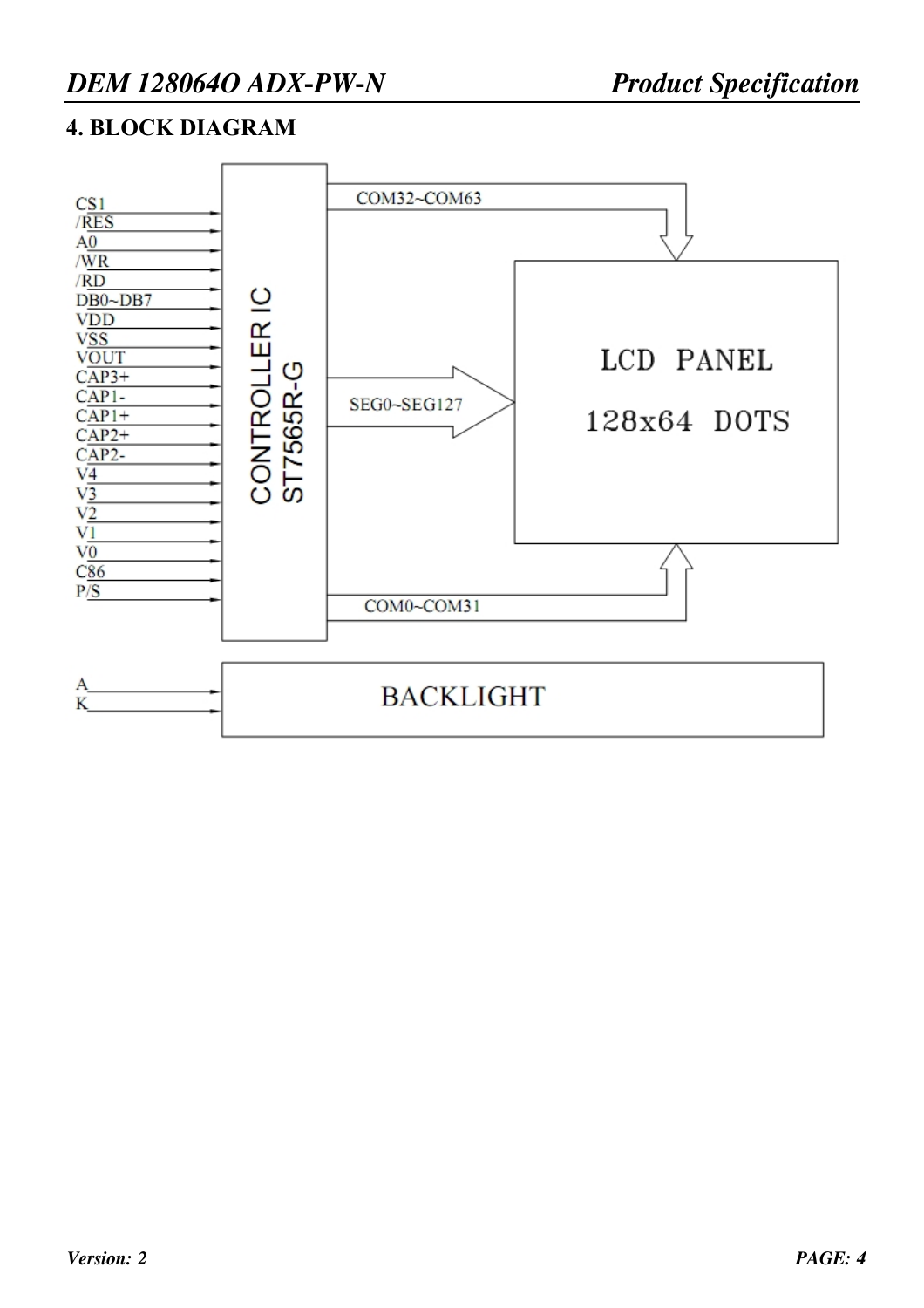#### **5. PIN ASSIGNMENT**

| Pin No.        | <b>Name</b>    | <b>Description</b>                                                                                                                                                                                                                                                                                                                                                                        |  |  |  |  |  |  |
|----------------|----------------|-------------------------------------------------------------------------------------------------------------------------------------------------------------------------------------------------------------------------------------------------------------------------------------------------------------------------------------------------------------------------------------------|--|--|--|--|--|--|
| 1              | CS1            | the chip select signal.                                                                                                                                                                                                                                                                                                                                                                   |  |  |  |  |  |  |
| $\overline{2}$ | /RES           | When /RES is set to "L", the register settings are initialized (cleared).<br>The reset operation is performed by the /RES signal level.                                                                                                                                                                                                                                                   |  |  |  |  |  |  |
| $\mathfrak{Z}$ | A <sub>0</sub> | This is connect to the least significant bit of the normal MPU address bus, and it<br>determines whether the data bits are data or command.<br>$AO = "H"$ : Indicates that D0 to D7 are display data.<br>$A0 = "L"$ : Indicates that D0 to D7 are control data                                                                                                                            |  |  |  |  |  |  |
| $\overline{4}$ | /WR            | When connected to 8080 series MPU, this pin is treated as the "/WR" signal of the 8080<br>MPU and is LOW-active.<br>The signals on the data bus are latched at the rising edge of the /WR signal.<br>When connected to 6800 series MPU, this pin is treated as the "R/W" signal of the 6800<br>MPU and decides the access type :<br>When $R/W = "H"$ : Read.<br>When $R/W = "L"$ : Write. |  |  |  |  |  |  |
| 5              | /RD            | When connected to 8080 series MPU, this pin is treated as the "/RD" signal of the<br>8080MPU and is LOW-active.<br>The data bus is in an output status when this signal is "L".<br>When connected to 6800 series MPU, this pin is treated as the "E" signal of the 6800<br>MPU and is HIGH-active.<br>This is the enable clock input terminal of the 6800 Series MPU.                     |  |  |  |  |  |  |
| $6 - 13$       | $DB0\neg DB7$  | Data bus. This is an 8-bit bi-directional data bus that connects to an 8-bit or 16-bit<br>standard MPU data bus.                                                                                                                                                                                                                                                                          |  |  |  |  |  |  |
| 14             | <b>VDD</b>     | Power Supply.                                                                                                                                                                                                                                                                                                                                                                             |  |  |  |  |  |  |
| 15             | <b>VSS</b>     | Ground                                                                                                                                                                                                                                                                                                                                                                                    |  |  |  |  |  |  |
| 16             | <b>VOUT</b>    | DC/DC voltage converter. Connect a capacitor between this terminal and VSS or VDD<br>terminal.                                                                                                                                                                                                                                                                                            |  |  |  |  |  |  |
| 17             | $CAP3+$        | DC/DC voltage converter. Connect a capacitor between this terminal and the CAP1N<br>terminal.                                                                                                                                                                                                                                                                                             |  |  |  |  |  |  |
| 18             | $CAP1-$        | DC/DC voltage converter. Connect a capacitor between this terminal and the CAP1P<br>terminal.                                                                                                                                                                                                                                                                                             |  |  |  |  |  |  |
| 19             | $CAP1+$        | DC/DC voltage converter. Connect a capacitor between this terminal and the CAP1N<br>terminal.                                                                                                                                                                                                                                                                                             |  |  |  |  |  |  |
| 20             | $CAP2+$        | DC/DC voltage converter. Connect a capacitor between this terminal and the CAP2N<br>terminal.                                                                                                                                                                                                                                                                                             |  |  |  |  |  |  |
| 21             | CAP2-          | DC/DC voltage converter. Connect a capacitor between this terminal and the CAP2P<br>terminal.                                                                                                                                                                                                                                                                                             |  |  |  |  |  |  |
| 22             | V <sub>4</sub> | This is a multi-level power supply for the liquid crystal drive. The voltage Supply applied                                                                                                                                                                                                                                                                                               |  |  |  |  |  |  |
| 23             | V <sub>3</sub> | is determined by the liquid crystal cell, and is changed through the use of a resistive                                                                                                                                                                                                                                                                                                   |  |  |  |  |  |  |
| 24             | V <sub>2</sub> | voltage divided or through changing the impedance using an op. amp. Voltage levels                                                                                                                                                                                                                                                                                                        |  |  |  |  |  |  |
| 25             | V1             | are determined based on Vss, and must maintain the relative magnitudes shown below.<br>$V0 \geq V1 \geq V2 \geq V3 \geq V4 \geq Vss$                                                                                                                                                                                                                                                      |  |  |  |  |  |  |
| 26             | V <sub>0</sub> | 1/65 DUTY<br>$8/9*V0,6/7*V0$<br>V1<br>7/9*V0,5/7*V0<br>V <sub>2</sub><br>2/9*V0,2/7*V0<br>V <sub>3</sub><br>V <sub>4</sub><br>19*V0,17*V0                                                                                                                                                                                                                                                 |  |  |  |  |  |  |
| 27             | C86            | This is the MPU interface selection $pin.C86 = "H": 6800$ Series MPU interface.<br>$C86 = "L"$ : 8080 Series MPU interface.                                                                                                                                                                                                                                                               |  |  |  |  |  |  |
| 28             | P/S            | This pin configures the interface to be parallel mode or serial mode.<br>$P/S = "H"$ : Parallel data input/output.<br>$P/S = "L"$ : Serial data input.                                                                                                                                                                                                                                    |  |  |  |  |  |  |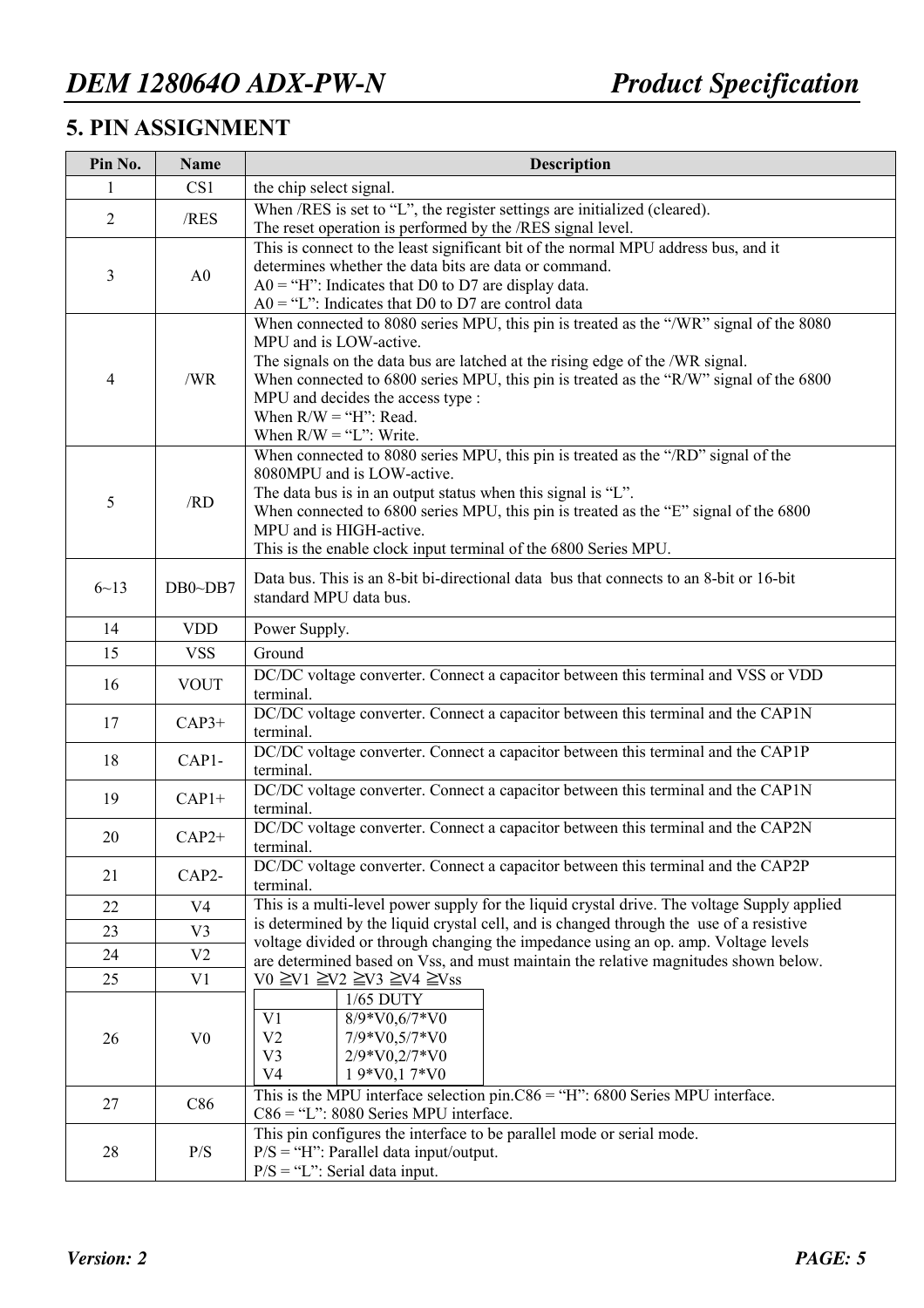#### **6. BACKLIGHT ELECTRICAL/OPTICAL SPECIFICATIONS**

#### ELECTRICAL-OPTICAL CHARACTERISTICS

| Item                | Symbol      | min.  | typ. | max.  | Unit              | Condition                         |
|---------------------|-------------|-------|------|-------|-------------------|-----------------------------------|
| Forward Voltage     | Vf          | 3.0   | 3.2  | 3.4   | V                 | If = $20*3$ mA                    |
| Power Dissipation   | Pd          |       |      | 204   | mW                | $If =$<br>-60<br>mA               |
| Luminous Uniformity | $\Delta$ Lv | 70    |      |       | $\%$              | $MIN/MAX*100%$                    |
| Luminance           | Lv          |       | 420  |       | cd/m <sup>2</sup> |                                   |
| Color Coordinate    | X           | 0.287 |      | 0.330 |                   | If $= 60$ mA<br>$T = 25^{\circ}C$ |
|                     | Y           | 0.276 |      | 0.339 |                   |                                   |

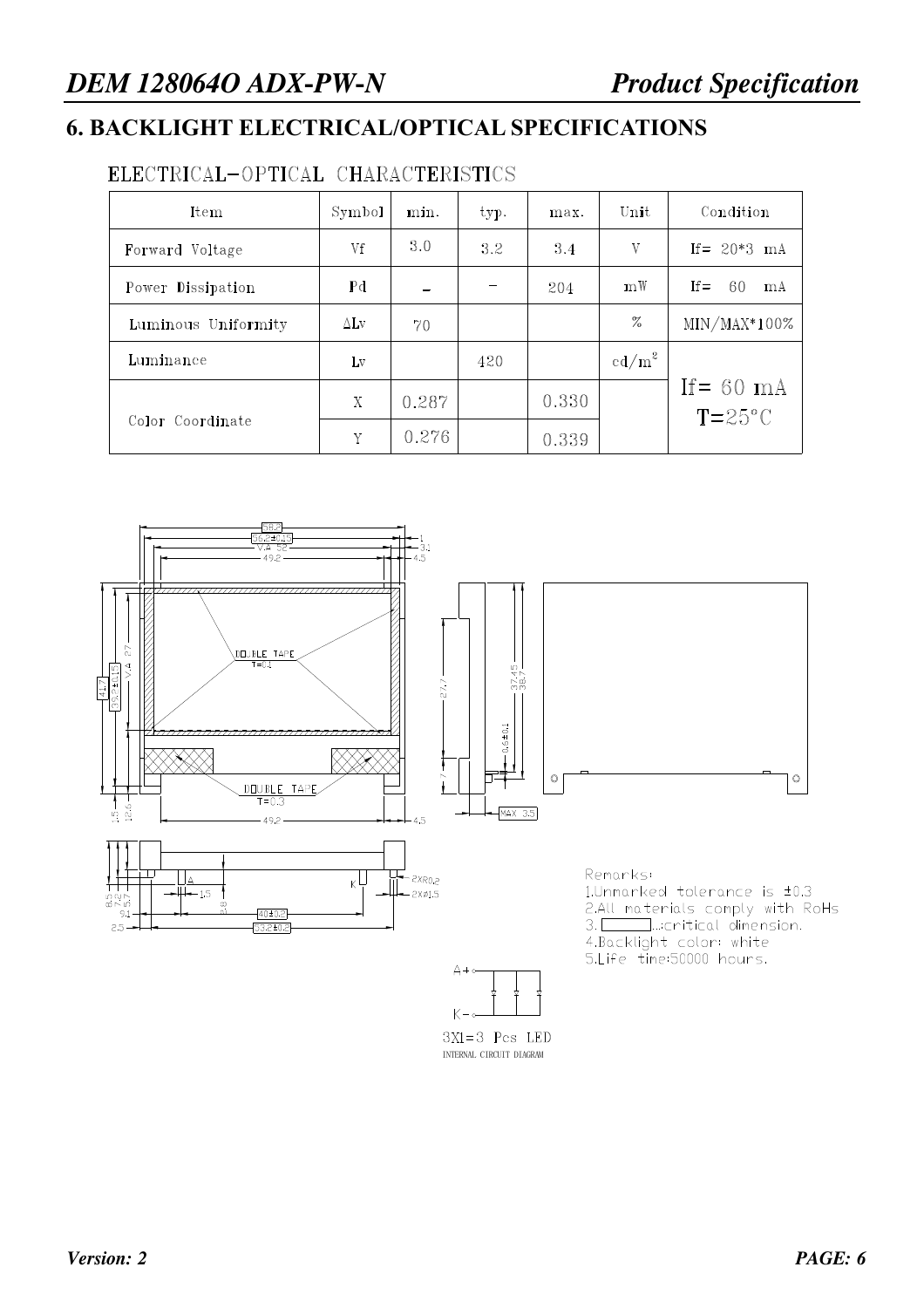### **7. ABSOLUTE MAXIMUM RATINGS**

| <b>Parameter</b>                 | <b>Symbol</b>                   | Min    | TYP.  | <b>Max</b> | Unit |
|----------------------------------|---------------------------------|--------|-------|------------|------|
| Power Supply for Logic           | <b>VDD-VSS</b>                  | $-0.3$ | $---$ | 3.6        |      |
| Power Supply for LCD             | V <sub>0</sub> -V <sub>SS</sub> | $-0.3$ | $---$ | 13.5       |      |
| Input Voltage                    | VIN                             | $-0.3$ | ---   | $VDD+0.3$  |      |
| Supply Voltage for LED Backlight | <b>VLED</b>                     |        | 3.2   |            |      |
| <b>Operating Temperature</b>     | Top                             | $-30$  | ---   | $+80$      |      |
| <b>Storage Temperature</b>       | <b>Tst</b>                      | $-40$  | ---   | $+90$      |      |

#### **8. ELECTRICAL CHARACTERISTICS**

#### 8.1 Electrical Characteristics (Ta=25°C, V<sub>DD</sub>=3.0V)

| <b>Item</b>                          |                | <b>Condition</b> |            | <b>Units</b> |            |         |  |
|--------------------------------------|----------------|------------------|------------|--------------|------------|---------|--|
|                                      | <b>Symbol</b>  |                  | Min.       | TYP.         | Max.       |         |  |
| Power Supply for LCM                 | <b>VDD-VSS</b> | ---              | 2.85       | 3.0          | 3.15       |         |  |
| <b>LCD</b> Module Driving<br>Voltage | VO-VSS         | $25^{\circ}$ C   | 10.7       | 11.0         | 11.3       | $\rm V$ |  |
| Input Voltage                        | VIL            | L level          | <b>Vss</b> |              | $0.2$ VDD  |         |  |
|                                      | <b>VIH</b>     | H level          | 0.8VDD     |              | <b>VDD</b> |         |  |
| Supply Current for<br><b>LCM</b>     | <b>IDD</b>     | $VDD=3.0V$       |            | 0.5          | ---        |         |  |
|                                      | Ie             | ---              |            | ---          | ---        | mA      |  |
|                                      | <b>ILED</b>    | $VLED=3.2V$      |            | 60           |            |         |  |

## **8-2 Electro-Optical Characteristics**

|                                         |             | Measuring                   |          |                          |                          |                          |      |  |
|-----------------------------------------|-------------|-----------------------------|----------|--------------------------|--------------------------|--------------------------|------|--|
| Item                                    | Symbol      | Condition                   | °C       | Min                      | Typ                      | Max                      | Unit |  |
| Recommended<br><b>Operating Voltage</b> | <b>VLCD</b> | $\theta = 0$<br>$\Phi = 0$  | 25       | 10.7                     | 11                       | 11.3                     |      |  |
| <b>Operating Voltage</b>                |             | $\theta = 0$                | $\bf{0}$ | —                        | —                        | -                        |      |  |
|                                         | Vth         | $\Phi = 0$                  | 25       | 10.7                     | 11                       | 11.3                     | V    |  |
|                                         |             |                             | 40       | —                        | —                        |                          |      |  |
|                                         |             | $\theta = 0$                | $\bf{0}$ | -                        | -                        | -                        |      |  |
|                                         | <b>Vsat</b> | $\Phi = 0$                  | 25       | $\overline{\phantom{0}}$ | -                        | -                        |      |  |
|                                         |             |                             | 40       | -                        | -                        | -                        |      |  |
|                                         | Tr          | $\theta = 0$<br>$\Phi = 10$ | 0        | $\overline{\phantom{0}}$ | —                        | -                        | ms   |  |
|                                         |             |                             | 25       | -                        | 218                      | 268                      |      |  |
| Response time                           |             |                             | 40       | —                        | -                        | -                        |      |  |
|                                         |             | $\theta = 0$<br>$\Phi$ = 10 | $\bf{0}$ | $\overline{\phantom{0}}$ | —                        | $\overline{\phantom{0}}$ |      |  |
|                                         | Tf          |                             | 25       | -                        | 115                      | 165                      |      |  |
|                                         |             |                             | 40       | $\overline{\phantom{0}}$ | $\overline{\phantom{0}}$ |                          |      |  |
|                                         | θ           | $\Phi = 0^{\circ}$          | 25       | $-10$                    | 10                       | 40                       |      |  |
| <b>Viewing Angle</b>                    | θ           | $\Phi$ = 180 $\degree$      | 25       | 30                       | 10                       | $\overline{\phantom{0}}$ |      |  |
| $(Cr \ge 2)$                            | θ           | $\Phi = 90^\circ$           | 25       | 30                       | —                        | -                        | Deg  |  |
|                                         | θ           | $\Phi = 270^\circ$          | 25       | $\overline{\phantom{0}}$ | —                        | -                        |      |  |
| <b>Current Consumption</b>              | <b>ILCD</b> | $Hz = 64$                   | 25       |                          | 82                       |                          | uA   |  |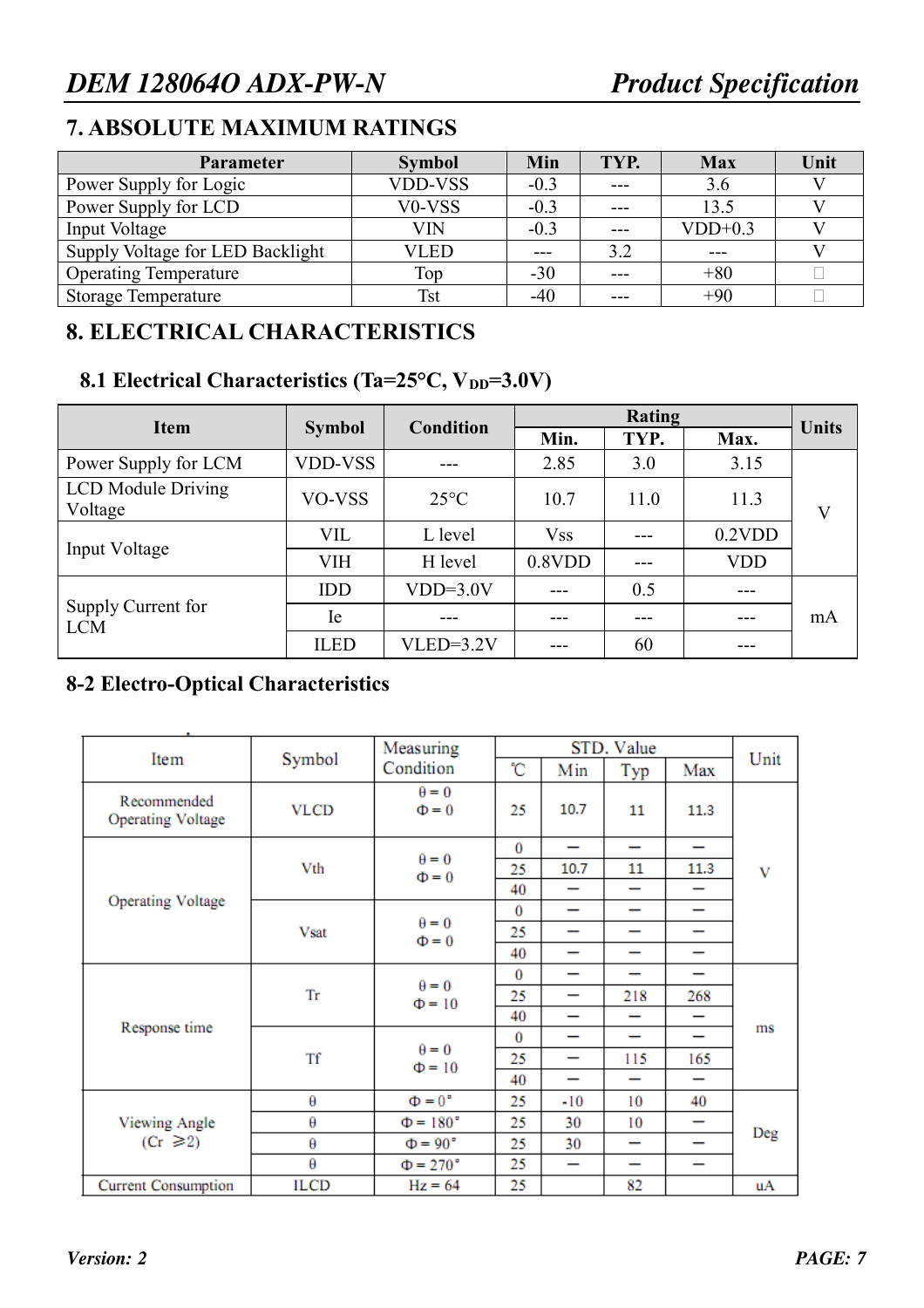#### **8-3 AC Characteristics**

#### **System Bus Read/Write Characteristics 1 (For the 8080 Series MPU)**



| $V \rightarrow V$<br>$\mathbf{v} \mathbf{v}$ is a subset |                                  |                    |               |          |              |           |  |  |  |
|----------------------------------------------------------|----------------------------------|--------------------|---------------|----------|--------------|-----------|--|--|--|
| <b>Item</b>                                              | Signal                           | <b>Symbol</b>      | Condition     | Rating   | <b>Units</b> |           |  |  |  |
|                                                          |                                  |                    |               | Min.     | Max.         |           |  |  |  |
| Address hold time                                        |                                  | $tA$ <sub>H8</sub> |               | $\bf{0}$ |              |           |  |  |  |
| Address setup time                                       | A <sub>0</sub>                   | $t_{\rm AW8}$      |               | $\bf{0}$ |              |           |  |  |  |
| System cycle time                                        |                                  | t <sub>CYC8</sub>  |               | 240      |              |           |  |  |  |
| Enable L pulse width (WRITE)                             | <b>WR</b>                        | t <sub>CCLW</sub>  |               | 80       |              |           |  |  |  |
| Enable H pulse width (WRITE)                             |                                  | <b>LCCHW</b>       |               | 80       |              |           |  |  |  |
| Enable L pulse width (READ)                              | RD                               | <b>LCCLR</b>       |               | 140      |              |           |  |  |  |
| Enable H pulse width (READ)                              |                                  | <b>LOCHR</b>       |               | 80       |              | <b>Ns</b> |  |  |  |
| WRITE Data setup time                                    |                                  | $t_{\rm DSS}$      |               | 40       |              |           |  |  |  |
| WRITE Address hold time                                  |                                  | $t_{\rm DH8}$      |               | $\bf{0}$ |              |           |  |  |  |
| READ access time                                         | D <sub>0</sub> to D <sub>7</sub> | t <sub>ACC8</sub>  | $CL = 100 pF$ |          | 70           |           |  |  |  |
| READ Output disable time                                 |                                  | $t_{OHB}$          | $CL = 100 pF$ | 5        | 50           |           |  |  |  |

#### $(V_{ee} = 0V, V_{pp} = 3.0V, TA = 25^{\circ}C)$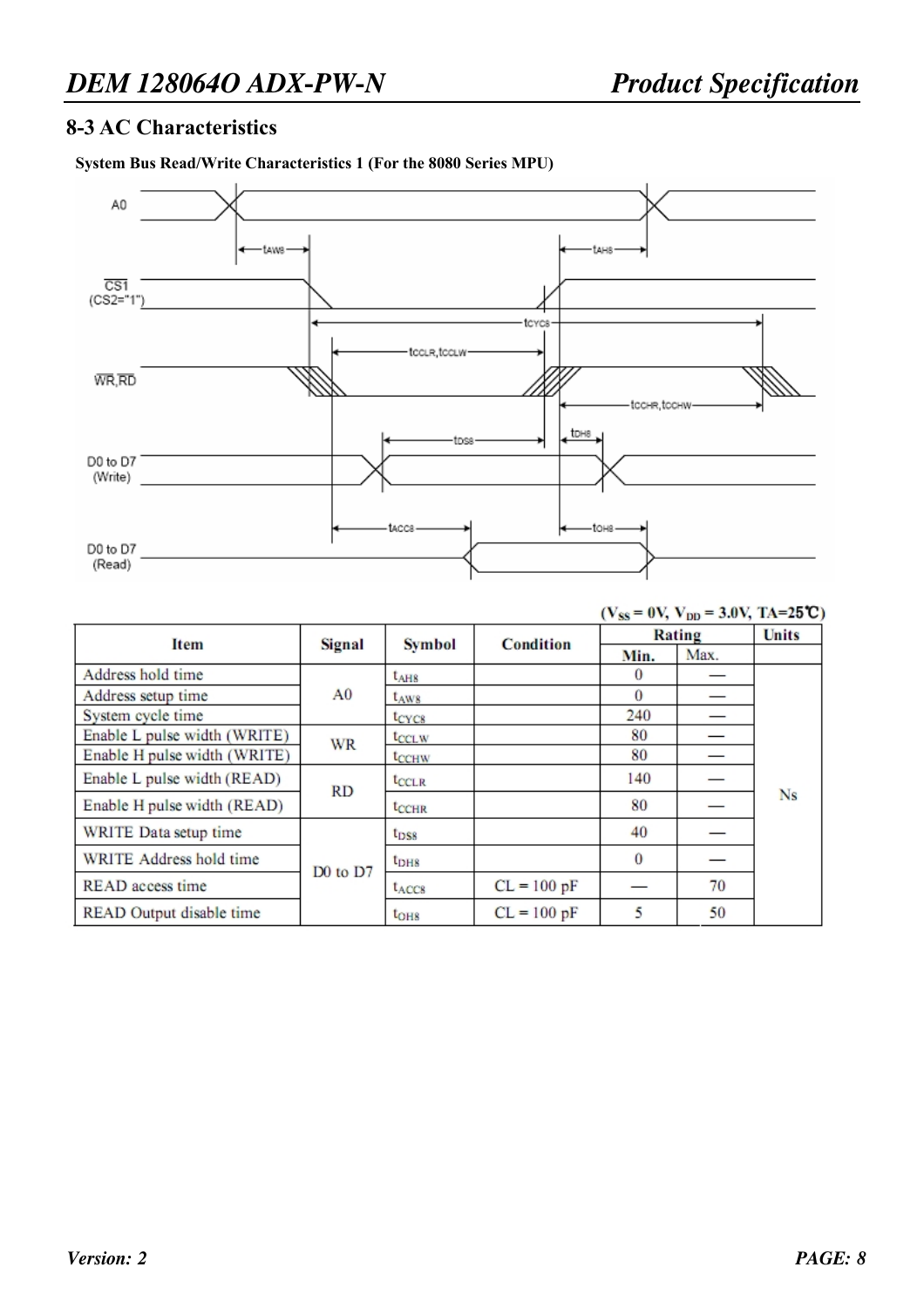**System Bus Read/Write Characteristics 2 (For the 6800 Series MPU)** 



| <b>Item</b>                     |                |                          | Condition     | Rating   | <b>Units</b> |    |
|---------------------------------|----------------|--------------------------|---------------|----------|--------------|----|
|                                 | <b>Signal</b>  | <b>Symbol</b>            |               | Min.     | Max.         |    |
| Address hold time               |                | $t_{\rm AH6}$            |               | 0        |              |    |
| Address setup time              | A <sub>0</sub> | $t_{\rm AW6}$            |               | $\theta$ |              |    |
| System cycle time               |                | $t_{CYC6}$               |               | 240      |              |    |
| Enable L pulse width (WRITE)    | <b>WR</b>      | t <sub>EWLW</sub>        |               | 80       |              |    |
| Enable H pulse width (WRITE)    |                | t <sub>EWHW</sub>        |               | 80       |              |    |
| Enable L pulse width (READ)     | <b>RD</b>      | tewlr                    |               | 80       |              | ns |
| Enable H pulse width (READ)     |                | <b>t</b> <sub>EWHR</sub> |               | 140      |              |    |
| WRITE Data setup time           |                | $t_{DS6}$                |               | 40       |              |    |
| WRITE Address hold time         | $D0$ to $D7$   | t <sub>DH6</sub>         |               | $\theta$ |              |    |
| READ access time                |                | t <sub>ACC6</sub>        | $CL = 100 pF$ |          | 70           |    |
| <b>READ</b> Output disable time |                | $t$ OH <sub>6</sub>      | $CL = 100 pF$ | 5        | 50           |    |

**8-4. Reset Characteristics** 



| <b>tem</b>            | Signal | Symbol | Condition | Rating | <b>Units</b> |      |           |
|-----------------------|--------|--------|-----------|--------|--------------|------|-----------|
|                       |        |        |           | Min.   | Typ.         | Max. |           |
| Reset time            |        | tR     |           |        |              | 1.0  | <b>US</b> |
| Reset "L" pulse width | /RES   | trw    |           | 1.0    | –            | –    | <b>US</b> |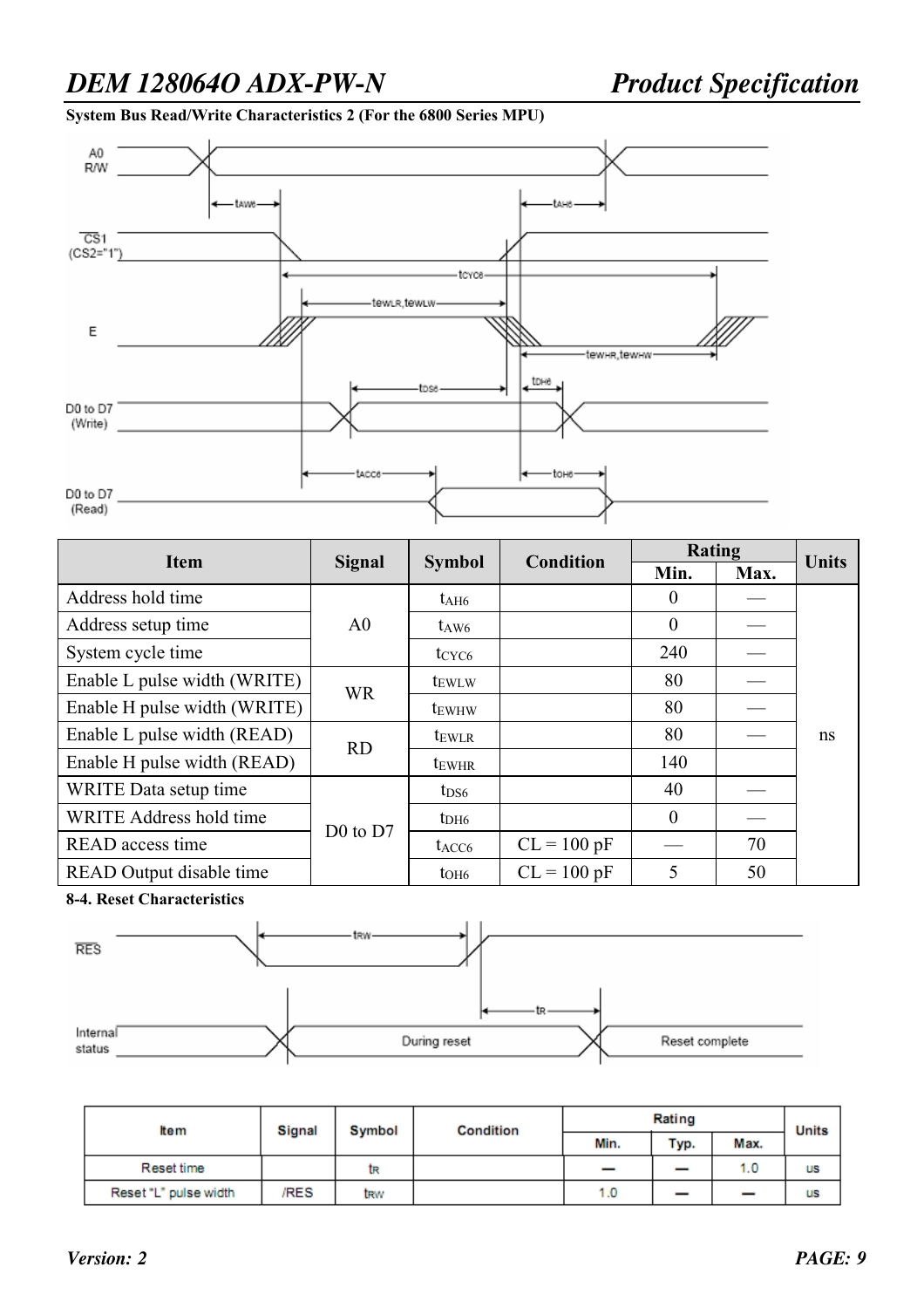#### **9. COMMAND TABLE**

|                                                                         | Command Code |             |              |         |                     |               |                         |               |                                                      |                   |                      |                                                                                                                                                   |
|-------------------------------------------------------------------------|--------------|-------------|--------------|---------|---------------------|---------------|-------------------------|---------------|------------------------------------------------------|-------------------|----------------------|---------------------------------------------------------------------------------------------------------------------------------------------------|
| Command                                                                 |              |             | A0 /RD /WR   | D7      | DG.                 | D5.           | D4.                     | D3.           | D2                                                   | 01                | D <sub>0</sub>       | Function                                                                                                                                          |
| (1) Display ON/OFF                                                      | 0.           | 1           | 0            | 1.      | n                   | 1.            | $\overline{0}$          | 1             | 1                                                    | 1                 | $\overline{0}$<br>1  | LCD display ON/OFF<br>0: OFF, 1: ON                                                                                                               |
| (2) Display start line set                                              | 0.           | 1           | 0.           | 0       | 1                   |               | Display start address   |               |                                                      |                   |                      | Sets the display RAM display start line<br>address                                                                                                |
| (3) Page address set                                                    | 0.           | 1           | 0            | 1.      | $\bf 0$             | 1.            | 1.                      |               | Page address                                         |                   |                      | Sets the display RAM page address                                                                                                                 |
| (4) Column address set<br>upper bit.<br>Column address set<br>lower hit | 0.           | 1           | 0.           | 0<br>0. | $\Omega$<br>٥       | $\theta$<br>٥ | 1.<br>0                 |               | Most significant<br>column address<br>column address |                   | Least significant    | Sets the most significant 4 bits of the display<br>RAM column address.<br>Sets the least significant 4 bits of the display<br>RAM column address. |
| (5) Status read                                                         | 0.           | 0           | 1.           |         |                     | Status        |                         | Ω.            | 0.                                                   | 0.                | $\Omega$             | Reads the status data                                                                                                                             |
| (6) Display data write                                                  | 1            | 1           | $\mathbb{O}$ |         |                     |               |                         |               | Write data                                           |                   |                      | Writes to the display RAM                                                                                                                         |
| (7) Display data read                                                   | 1            | $\mathbf 0$ | 1.           |         |                     |               |                         |               | Read data                                            |                   |                      | Reads from the display RAM                                                                                                                        |
| (8) ADC select                                                          | Ō.           | 1           | 0            | 1.      | $\ddot{\mathbf{0}}$ | 1             | 0                       | 0             | 0                                                    | 0.                | 0.<br>1.             | Sets the display RAM address SEG output<br>correspondence<br>0: normal, 1: reverse                                                                |
| (9) Display normal/<br>reverse                                          | Ō.           | 1           | 0            | 1.      | $\overline{O}$      | 1             | 0                       | 0             | 1                                                    | 1                 | $\overline{0}$<br>1. | Sets the LCD display normal/ reverse<br>0: normal, 1: reverse                                                                                     |
| (10) Display all points<br>ON/OFF                                       | O.           | 1           | 0.           | 1.      | $\circ$             | 1             | 0                       | 0.            | 1                                                    | 0                 | $\Omega$<br>1.       | Display all points<br>0: normal display<br>1: all points ON                                                                                       |
| (11) LCD bias set                                                       | 0.           | 1           | 0            | 1.      | $\circ$             | 1             | α                       | $\Omega$      | 0.                                                   | 1                 | $\overline{0}$<br>1. | Sets the LCD drive voltage blas ratio<br>0: 1/9 blas, 1: 1/7 blas (ST7565R)                                                                       |
| (12) Read-modify-write                                                  | 0.           | 1           | $\mathbf 0$  | 1.      | 1                   | 1             | o                       | 0             | 0                                                    | 0                 | Ω.                   | Column address increment<br>At write: +1<br>At read: 0                                                                                            |
| $(13)$ End                                                              | 0.           | 1.          | 0.           | 1.      | 1                   | 1.            | 0.                      | 1             | 1                                                    | 1                 | 0.                   | Clear read/modify/write                                                                                                                           |
| (14) Reset                                                              | 0            | 1           | Û            | 1.      | 1                   | 1.            | 0                       | 0             | 0                                                    | 1                 | 0.                   | Internal reset                                                                                                                                    |
| (15) Common output<br>mode select                                       | 0            | 1           | 0            | 1.      | 1                   | 0             | 0                       | $\Omega$<br>1 | $\mathbf{a}_1$                                       | à.                | a.                   | Select COM output scan direction<br>0: normal direction<br>1: reverse direction                                                                   |
| (16) Power control set                                                  | $\mathbf 0$  | 1           | $\mathbb{O}$ | 0.      | $\circ$             | 1             | $\circ$                 | 1             |                                                      | Operating<br>mode |                      | Select internal power supply operating mode                                                                                                       |
| (17) V <sub>0</sub> voltage<br>regulator internal<br>resistor ratio set | θ.           | -11         | n.           | Ю.,     |                     |               |                         |               |                                                      |                   |                      | 0 1 0 0 Resistor ratio Select internal resistor ratio(Rb/Ra) mode                                                                                 |
| (18) Electronic volume<br>mode set<br>Electronic volume                 | 0.           | 1.          | 0.           | 1.      | 0                   | 0.            | $\mathbf 0$             | $\circ$       | 0.                                                   | Ο.                | -11                  | Set the V <sub>0</sub> output voltage<br>electronic volume register                                                                               |
| register set                                                            |              |             |              | 0.      | $\circ$             |               | Electronic volume value |               |                                                      |                   |                      |                                                                                                                                                   |
| (19) Static Indicator<br>ON/OFF.<br>Static indicator                    | 0.           | П.          | 0.           | 1.      | $\circ$             | 1.            | o                       | 1             | 1.                                                   | 0.                | 0.<br>1.             | 0: OFF, 1: ON                                                                                                                                     |
| register set                                                            |              |             |              | 0.      | 0                   | 0.            | 0.                      | 0             | 0.                                                   |                   | 0 Mode               | Set the flashing mode                                                                                                                             |
| (20) Booster ratio set                                                  | 0.           | 1.          | 0.           | 1.      | 1                   | 1.            | 1                       | 1             | $\mathbf 0$                                          | 0                 | $\mathbf 0$          | select booster ratio<br>00; 2x.3x.4x                                                                                                              |
|                                                                         |              |             |              | 0.      | $\bullet$           | $\circ$       | 0.                      | $\bf{0}$      | 0                                                    |                   | step-up<br>value.    | 01:5x<br>11:6x                                                                                                                                    |
| (21) Power save                                                         | 0.           | 1.          | 0.           |         |                     |               |                         |               |                                                      |                   |                      | Display OFF and display all<br>points ON compound command                                                                                         |
| (22) NOP                                                                | 0            | п.          | 0.           | 1.      | 1                   | 1             | 0                       | $\bf 0$       | 0.                                                   | $\mathcal{A}$     | 1.                   | Command for non-operation                                                                                                                         |
| $(23)$ Test                                                             | 0.           | 1.          | 0            | 1.      | 1                   | 1.            | 1.                      | ۲             | $\alpha$                                             | a,                | a.                   | Command for IC test. Do not<br>use this command                                                                                                   |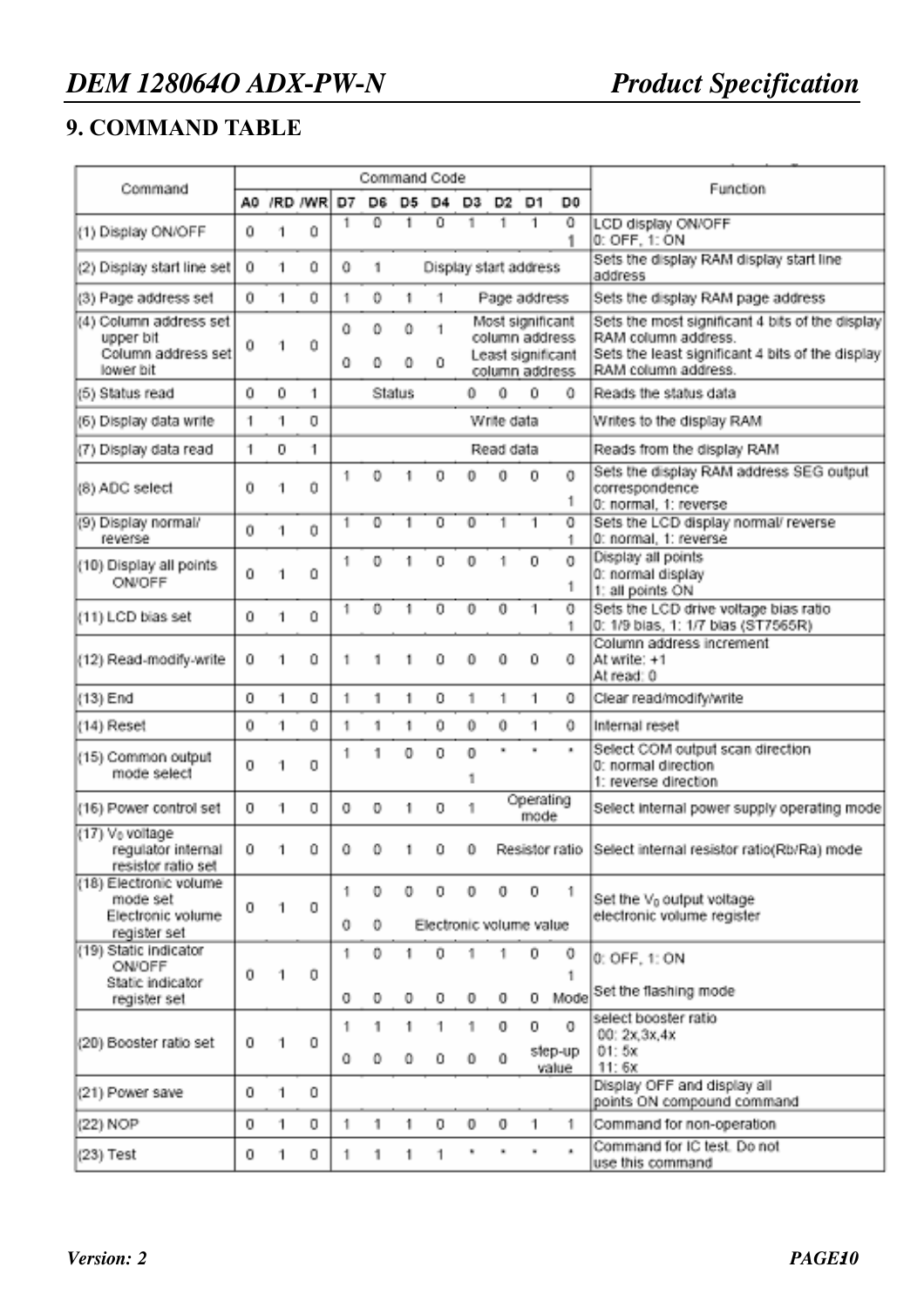#### **10. LCD ARTWORK**

#### **10-1. LCD ARTWORK**



#### **10-2. COMMON LAYOUT**

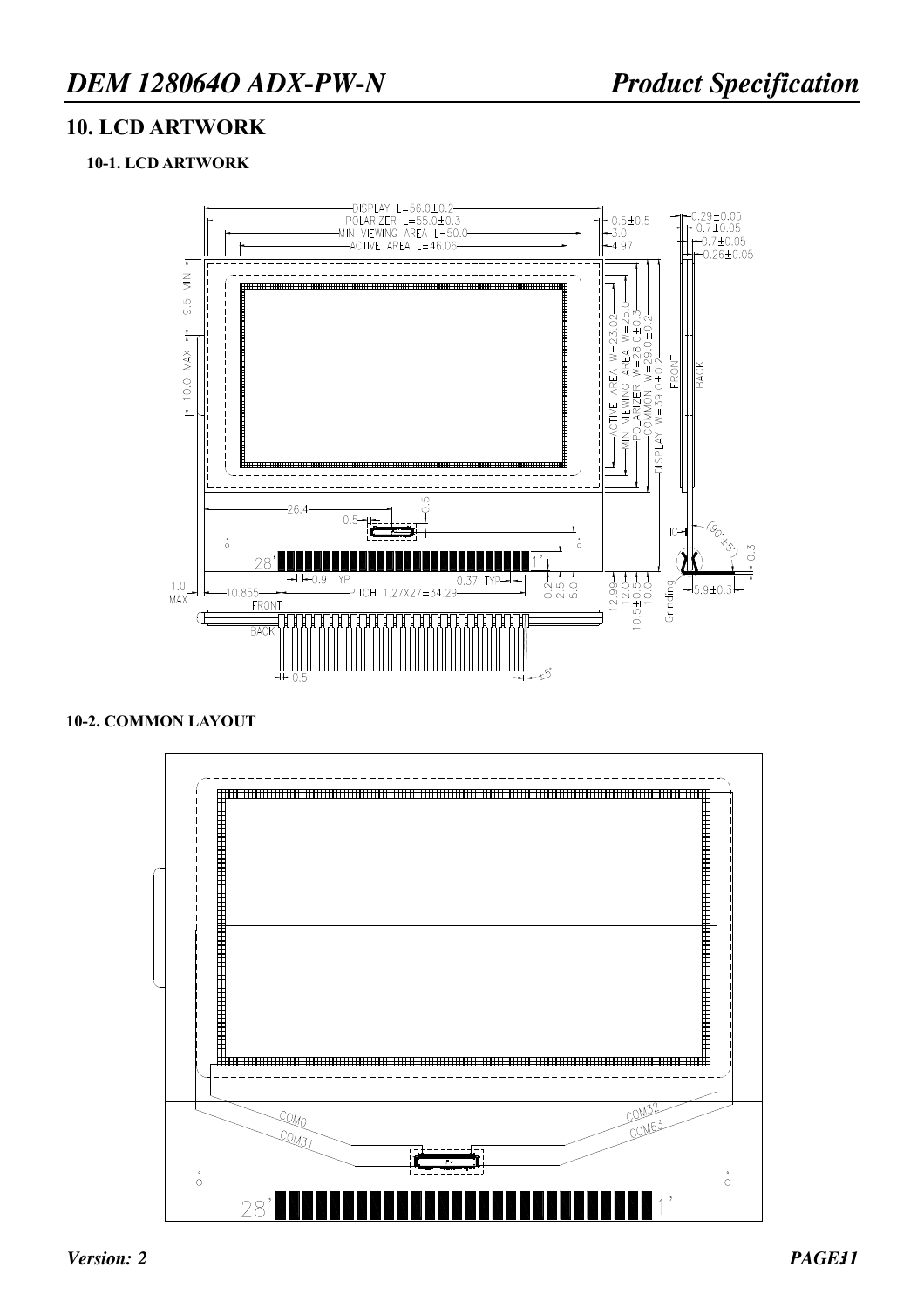# *DEM 128064O ADX-PW-N Product Specification*

**10-3. SEGMENT LAYOUT** 



#### **10-4. GRAPHIC DIMENSION & PAD CONFIGURATION**